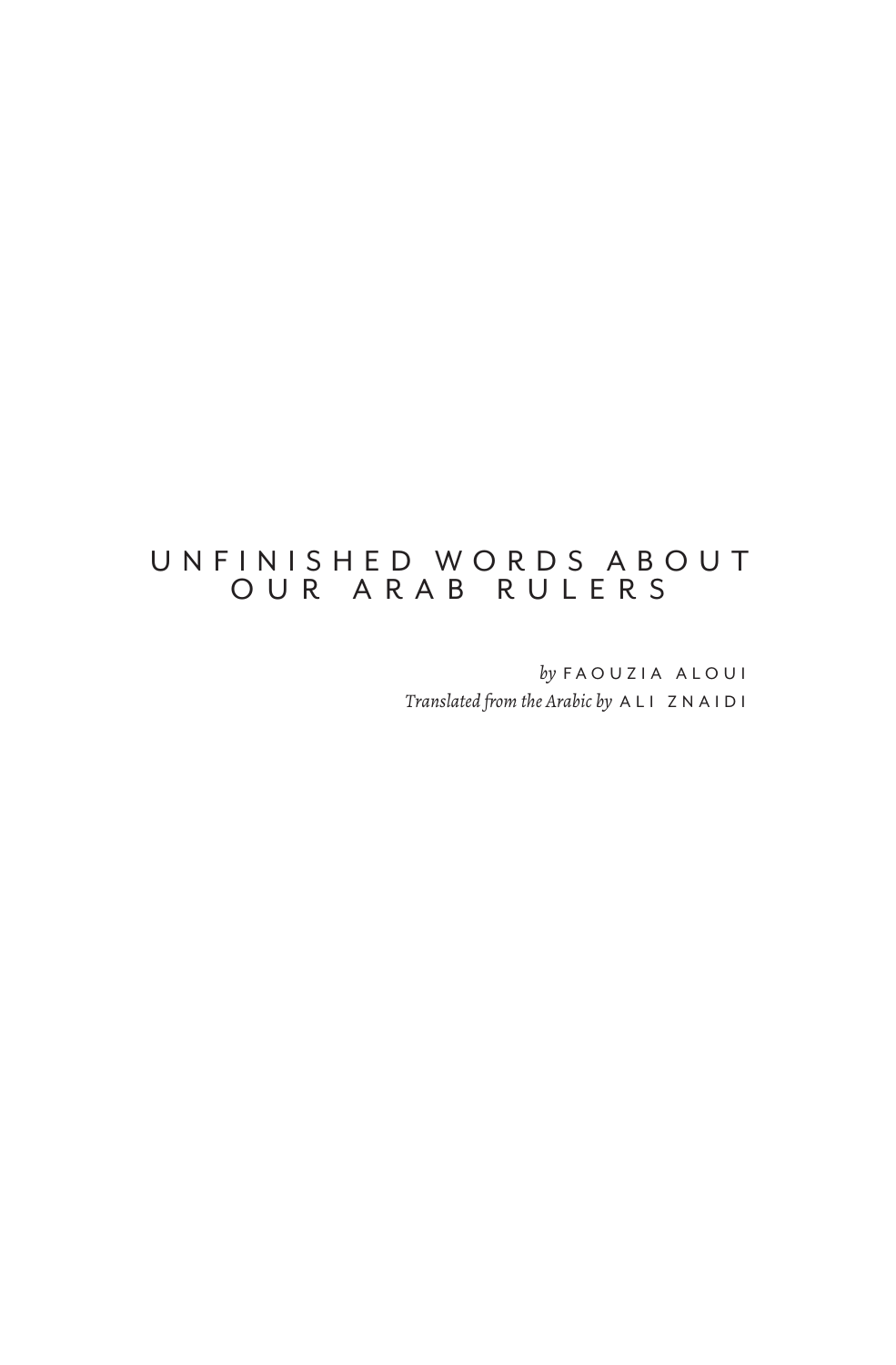Today there is no room for uttering words outside history. Nothing forces me to language that conveys a portion of meaning and drops what remains so that wildfire ignites. No, I will not make allusions today, nor will I resort to metonymy. I will write down explicitly what the singer has said to his night and lie on the story. I will surround myself with all those who resorted to their figurative expressions, wrapped themselves in dull metaphors, and rested their heads on their dreams so that their virgin, that unbored pearl, comes to them at night. I will utter dry waterless words and make a miserable obituary in order to give birth to the poem. I will utter trivial words about our rulers. Ornate poetry about them doesn't work. I will turn honeyed words in their memory into stings of sterile bees. I will distrust their vision. There is nothing I desire from their treachery. I doubt that they see a passionate moon that glided along over the ground or a chrysanthemum. They were barefoot in the homelands despite the military boot. They saw no further than their noses. They don't see a dove that landed by mistake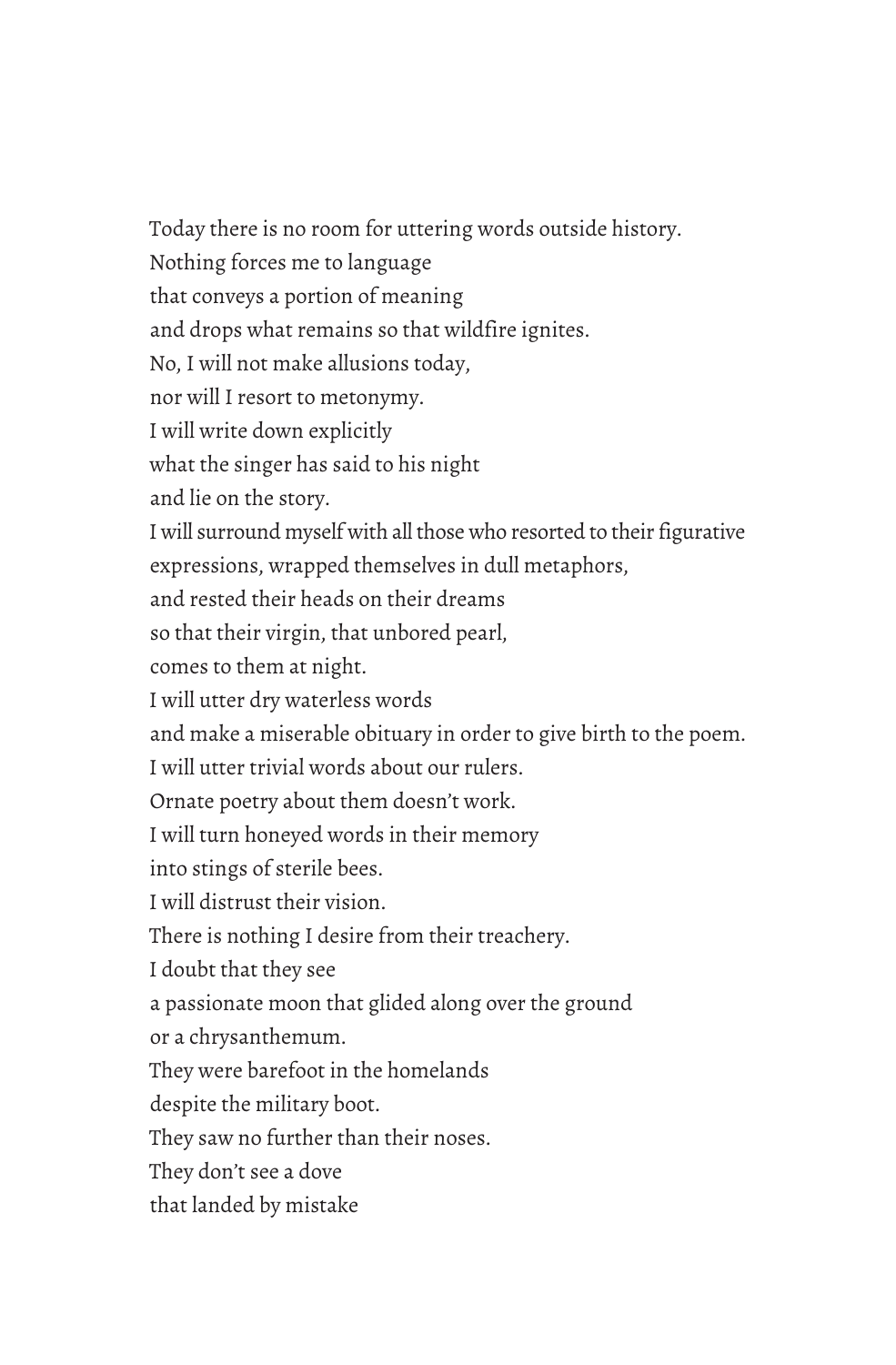in Tahrir Square or a flower that towered up accidentally here in the palm of the hand of a child standing under the shadow of a truck which stains the country with its salt. They were drivers of the wind and their clouds griefs of a grim time. They were castrated wrongly thinking that progeny is what their right hands possess, while their left ones are paralyzed. Despite military decorations that chronicled the cry of those who slept to the country's pain, they were the mourning coal of our days.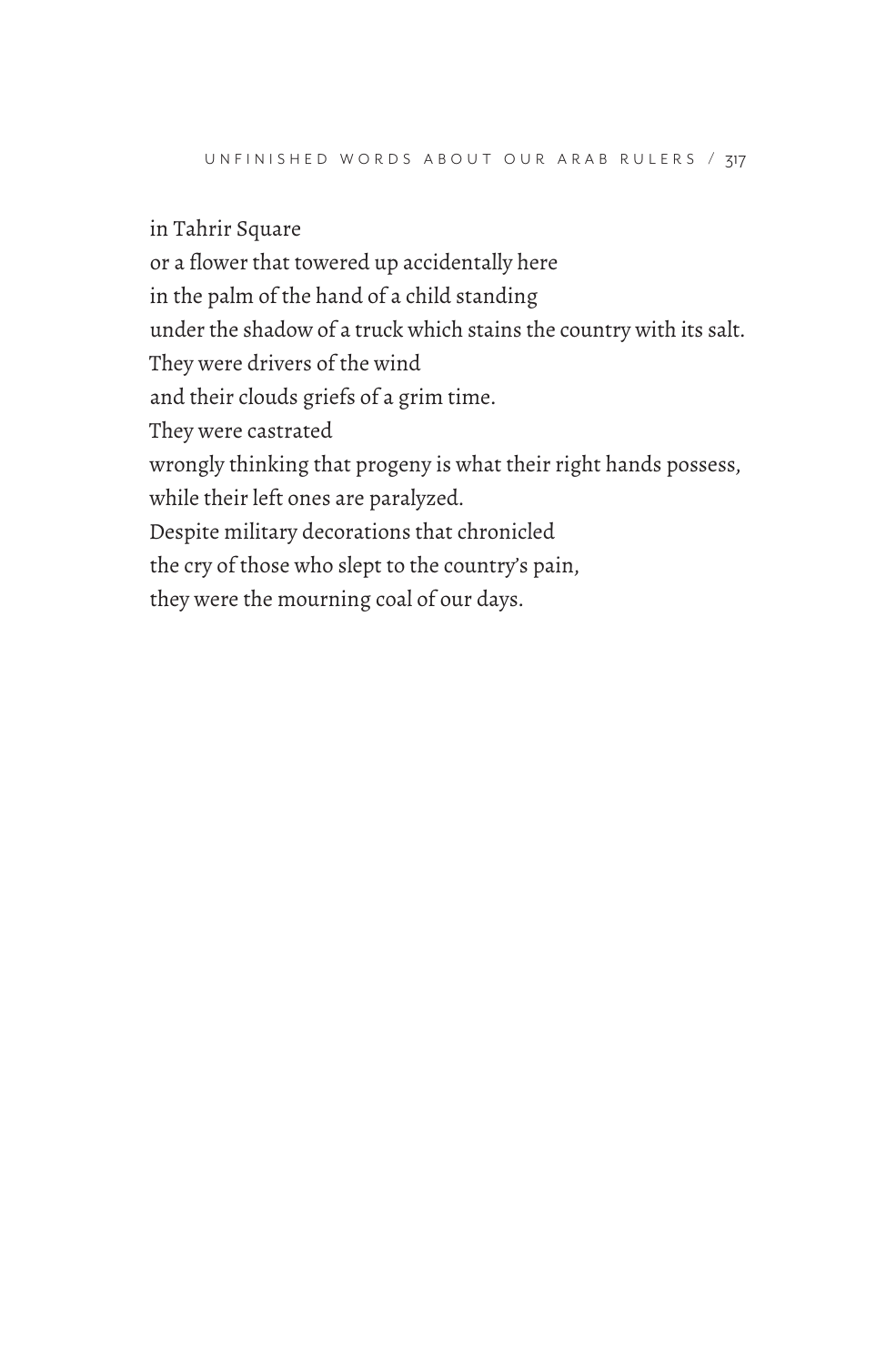translator's note: 2011 was a turning point in contemporary Tunisian history. The popular upheavals in the interior regions of Tunisia following Mohamed Bouazizi's self-immolation on December 17, 2010 led to the toppling of Ben Ali's regime. The Tunisian revolution, or whatever one wants to call it, was believed to be the ignition of the Arab Spring revolutions that took place in Egypt, Libya, Yemen, and Syria.

Before this event, the media was controlled, the people's voice was muted, and those with subversive ideas were put behind bars. Tunisian women writers and activists were prominently involved in the revolution. For example, activist and author of the blog *A Tunisian Girl* Lina Ben Mhenni (1983-2020), who had been censored under the Ben Ali regime, documented the revolution and fought ferociously for freedom and against dictatorship. Her militancy and struggle were inspiring for many.

Faouzia Aloui, a prominent figure of the contemporary Tunisian literary and cultural scene, is also an illustrative example. She is famous for her politics-laden writing, which has been argued by many to be both semantically profound and vivid and, at the same time, bold and subversive.

This poem was written in the beginning of the Arab revolutions to express contempt with the injustices of the Arab rulers. It was published in her blog on June 10, 2011.<sup>1</sup>

In it Aloui uncovers the secrets of Arab dictators. She describes them as sterile and castrated and without any aesthetic taste. They are depicted living in darkness despite the glitter of their military decorations. She also depicts them as blind because "[t]hey saw no further than their noses." That's to say they see only themselves and care only for their interests, denouncing their short-sighted-

1. https://fawziahaloui.wordpress.com/2011/06/10/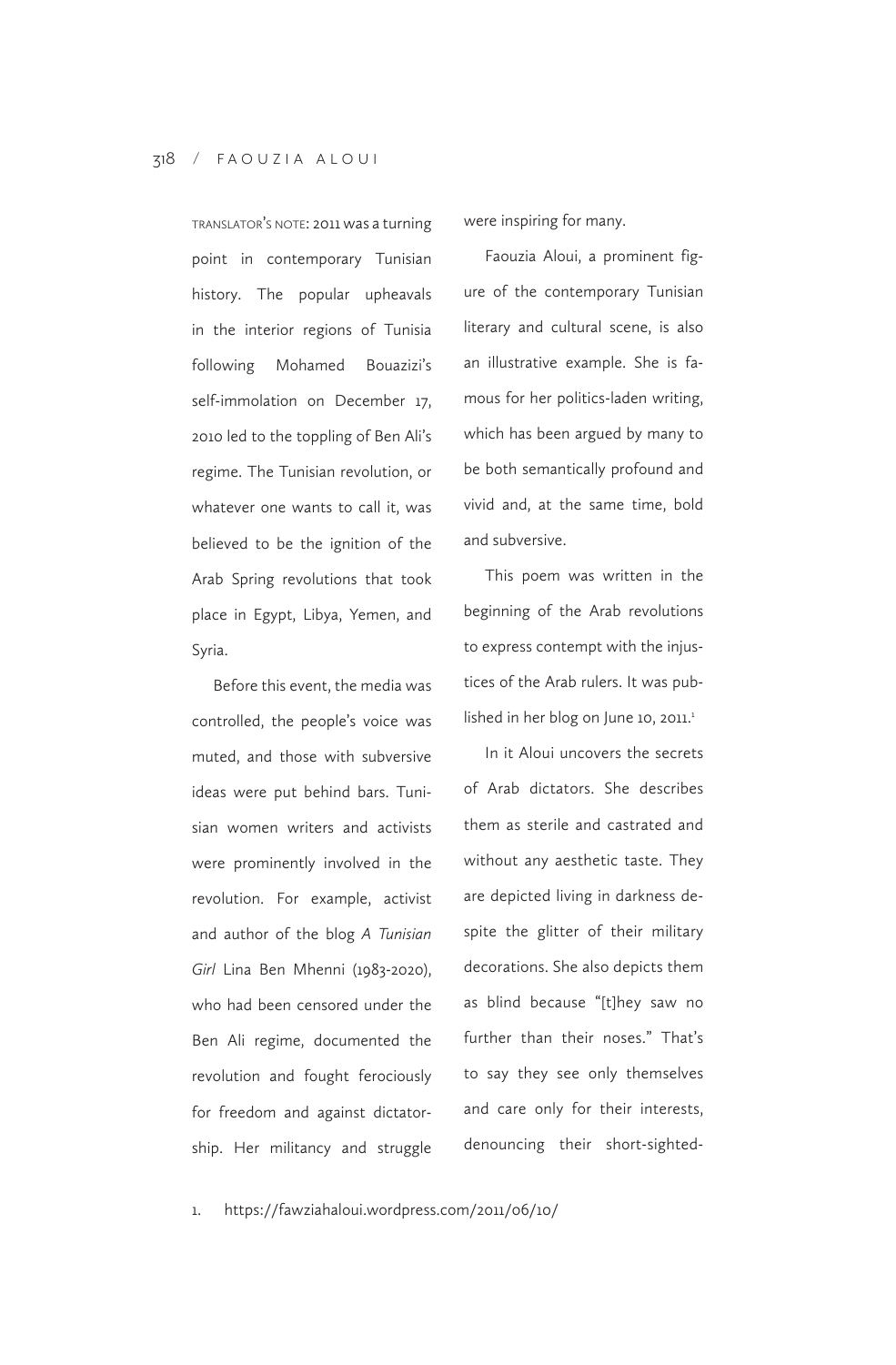ness as both a sociopolitical and aesthetic flaw and how they can't see beauty exemplified in "a passionate moon that glided along over the ground / or a chrysanthemum." She also concentrates on language use and how poets and writers were cautious in using it in their era.

Although the poem doesn't refer to specific events related to the Tunisian Revolution, it refers to the Arab Spring more broadly through the reference to Tahrir Square. The whole poem operates as a denunciation or a critique to Arab dictatorship. Having recourse to vivid imagery and rich diction, Aloui draws the reader into a poem of denunciation without losing the poetic sap. This latter element is challenging in the translation process. I hope I have done justice to Aloui's poem. I tried my best to be faithful to the spirit of denunciation and at the same time let the translated poem whisper and utter its poeticity in the reader's ears.

FAOUZIA ALOUI is a Tunisian poet and fiction writer. She was born in Kasserine in 1957. She holds a BA in Arabic language from the Ecole Normale Supérieure de Tunis (ENS) in 1981 and an MA in Arabic literature from the Faculty of Arts and Human Sciences of Sousse in 2009. Her poems and short stories have been published in numerous Tunisian and Arabic literary magazines in print and online. She is the author of several short story collections, including *Ali and the Foal of Wind* (1995), *The Dye* (1999), *Fire in the Utopian City* (2001), and *The Ceramic Bird* (2003), as well as five poetry collections titled respectively *A Flying Isthmus* (1997), *The Sacrifice of Absence* (2009), *Free* (2013), *Indifference* (2017), and *The Autumn Mistress* (2018).

ALI ZNAIDI (b. 1977) lives in Redeyef, Tunisia. He is the author of several chapbooks, including *Experimental Ruminations* (Fowlpox Press, 2012), *Moon's Cloth Embroidered with*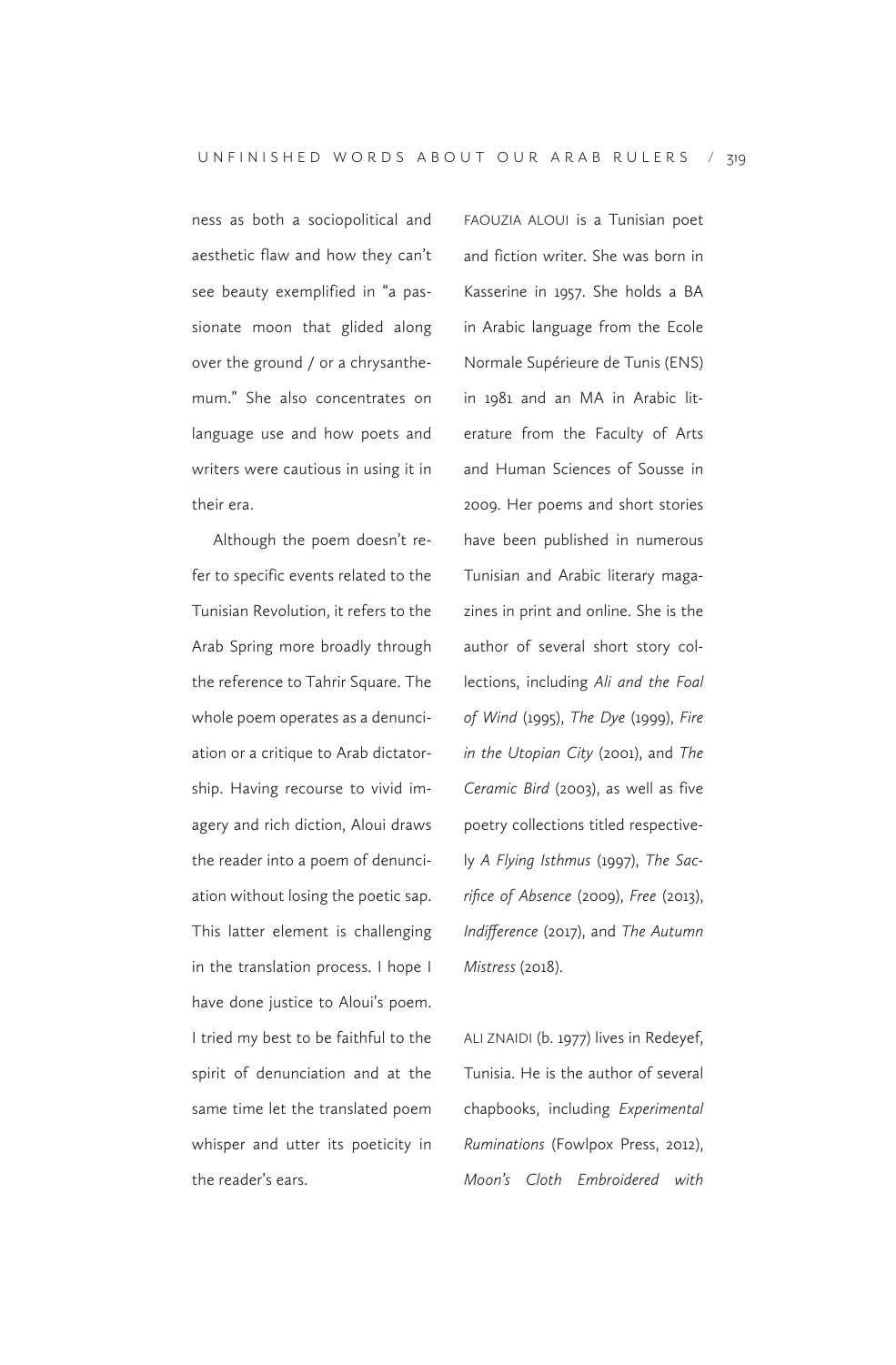*Poems* (Origami Poems Project, 2012), *Bye, Donna Summer!* (Fowlpox Press, 2014), *Taste of the Edge* (Kind of a Hurricane Press, 2014), *Mathemaku x5* (Spacecraft Press, 2015), *Austere Lights* (Locofo Chaps: an imprint of Moria Books, 2017), *Gazes of Wrath* (Mount Analogue Press, 2017), and *Against Darkness* (Pen & Anvil Press, 2018). His translations into English have appeared in *The Lifted Brow*, *InTranslation: a web-exclusive section of The Brooklyn Rail*, *International Poetry Review*, *Lunch Ticket*, *Columbia Journal Online*, *Samovar Magazine*, *Exchanges*, and elsewhere.